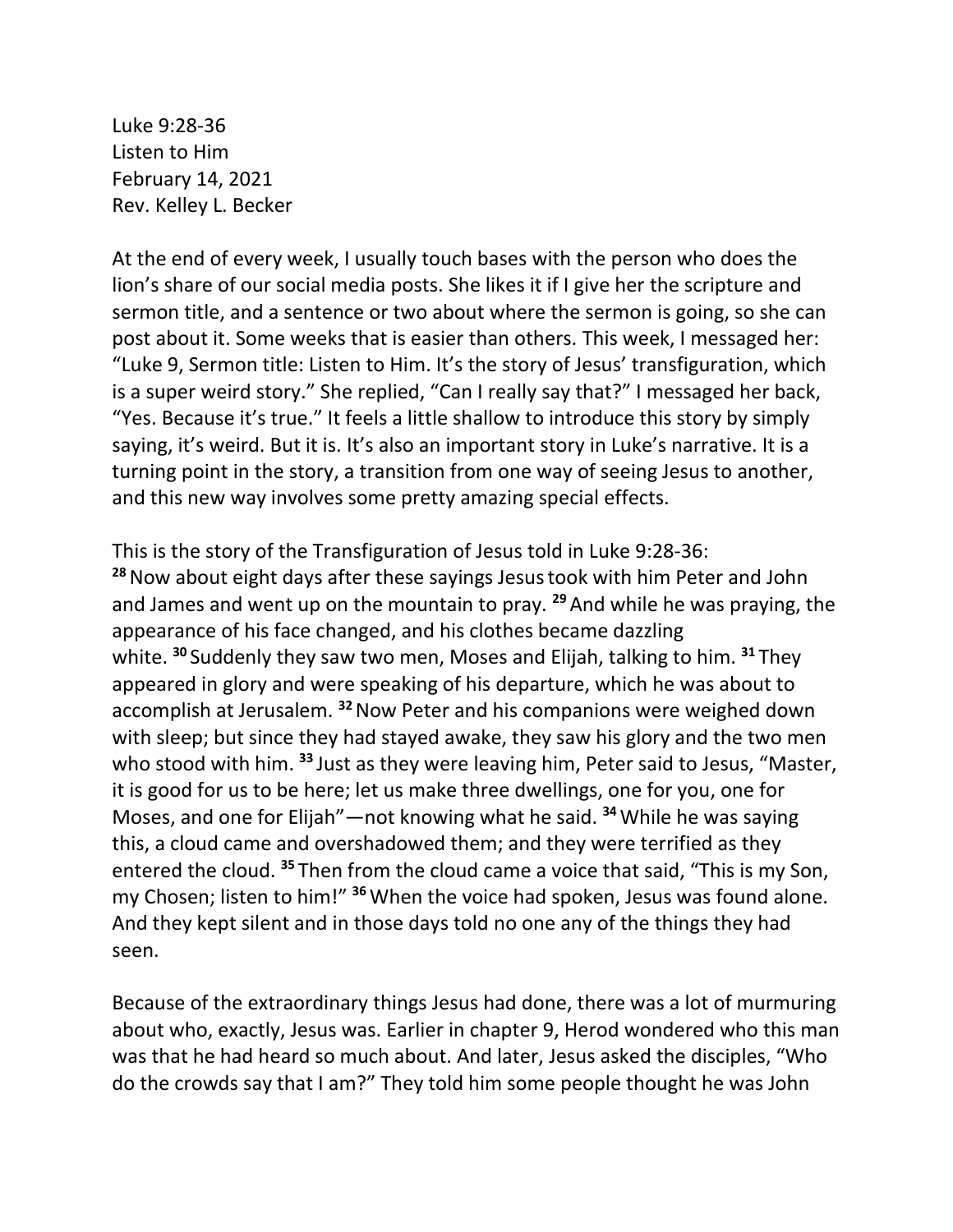the Baptist, some people thought he was Elijah, or another prophet. But when Jesus asked the disciples who they thought he was, Peter said, "The Messiah of God." For the author of Luke, the answer to "Who is this Jesus of Nazareth?" was given in this story.

The transfiguration story is an example of a theophany, which simply means, God showed up. Here, God both showed up *to* Jesus and *in* Jesus—on a mountain (God likes to show up on mountains) Recall God appeared to both Elijah (1 Kings 19) and Moses (Exodus 33) in the Hebrew Bible on a mountain top. I don't think that part of the story is so hard for us to imagine. The idea of experiencing God in the vastness of nature is familiar to a lot of people. There is no doubt that God meets us in creation…mountains, beaches, hummingbird feeders…God is there. In this story, Luke uses shiny Jesus, the appearance of Moses and Elijah, and a voice from the cloud to make God known.

Up until now in Luke's narrative, he has been pretty subtle about his understanding of Jesus as the Messiah. There is nothing subtle about this mountaintop story though. In that moment, Jesus became a beacon, like a lighthouse on a dark shore. And Peter, James, and John had a front row seat to the whole thing. The three disciples were sleepy, but their reward for staying awake was the chance to see this spectacular scene. Not only was Jesus dazzling white, probably almost glittery, but he was joined by Elijah and Moses. In Luke's narrative, the disciples saw some weird stuff, but this was the weirdest so far: way weirder even than healings, calming a storm, even weirder than when Jesus raised the widow's son from death. They were mesmerized.

I think it would be meaningful to think about a time when God has shown up in a way that caused you to stop in your tracks, see or understand clearly the presence of God. There is the temptation to allow big stories like this, with its crazy special effects, to diminish our own God experiences. Let's not do that. We don't need shiny Jesus on a mountain, we need God to show up for us in other ways.

This week, I saw God show up for a family on a miserably cold day at a graveside. We stood around the grave, I said some words, we listened to "How Great Thou Art," and one of the sons knelt and put his mother's ashes in the ground. It was so real and raw and beautiful. I thought about how some of today's practices around death have a way of distancing us from it. The funeral home does it all for us and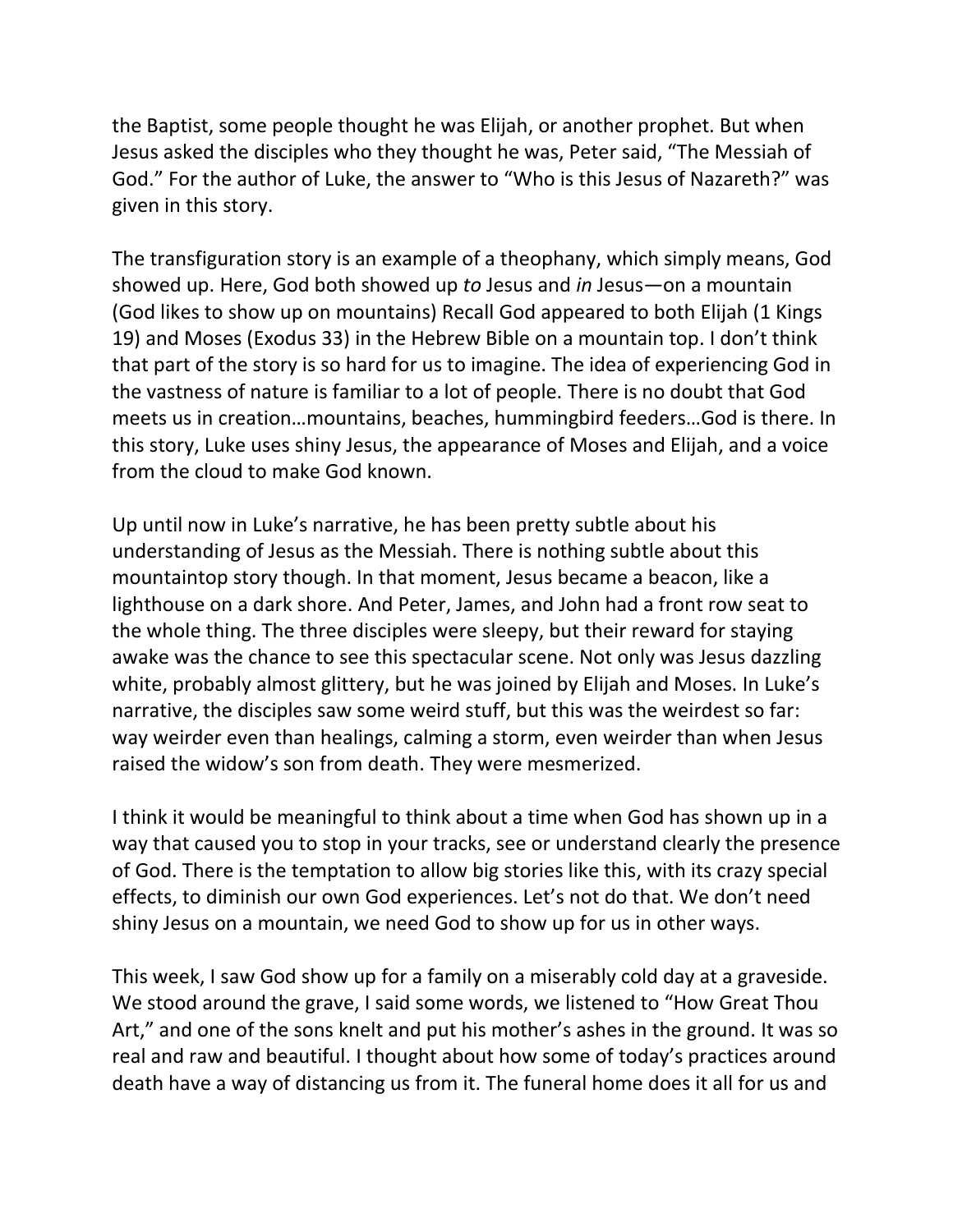we can walk away, never having to physically touch death. My experience has been that God shows up in the moments when we have no choice, we have to touch or experience hard things. And for me, the glory of God is more about that than shiny Jesus…and those moments are every bit as miraculous. Back on the mountain, Peter's response to what was happening, at first glance, may seem a little strange. My loose translation of Peter's words is, "Let's stay here and build 3 shelters, one for each of you." Peter often said the first, unfiltered thing that came to his mind. But this time, I completely understand it. I think he wanted to sort of bottle what he was feeling. I don't think he wanted to keep Jesus, Moses, and Elijah in a tent forever. I think Peter wanted to capture the holy in that moment. The problem with trying to capture the holy is two-fold: first, we can't. And second, trying to capture it, distracts us from experiencing it. Like when we try to capture, on camera, a special occasion and fixate on getting just the right pictures, rather than being present, experiencing the moment. I think Peter was feeling the holiness and wanted that feeling to stay.

Before Jesus could respond, the voice of God said, "This is my Son, my Chosen; listen to him." Listen to him. We've heard this voice before, at Jesus' baptism, "You are my Son, the Beloved; with you I am well pleased." And here on the mountain, God once again claimed Jesus as God's own and, this time, affirmed Jesus' authority as well, "Listen to him."

Luke places this story right before the narrative takes a turn when Jesus physically turns toward Jerusalem, toward the very thing Jesus, Elijah and Moses talked about on the mountain: Jesus' departure, his death. There isn't much time. Listen to him.

Well, what has Jesus said? So far, in the Gospel of Luke, Jesus has shown his disciples, and by extension, us, some important things about what the kin-dom of God is like. When he called his disciples to be fishers of people, he said, Together, we will be about the work of "catching" (bringing to justice) the ones who use their wealth, privilege, and power to oppress the ones who are vulnerable. When he allowed his disciples to pick grain on the Sabbath and when he healed on the Sabbath, he said: People who are suffering should not have to suffer, even one more day. And when he healed the centurion's slave and raised the widow's son from death, he said: God's compassion is for everyone. Listen to him.